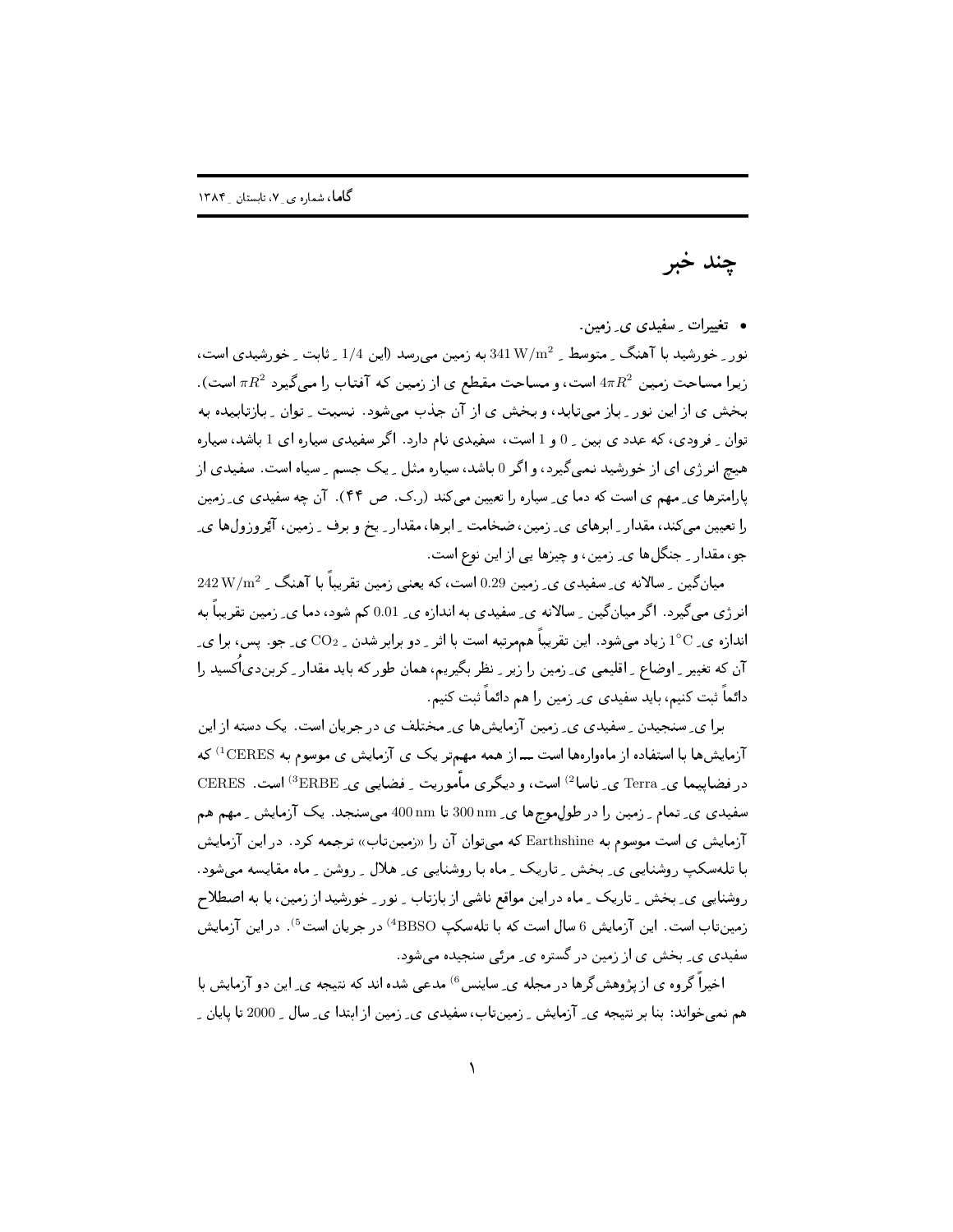2003 حدود \_ 0.01 زیاد شده، در حال ی که از تحلیل \_ دادهها ی ِ ماهوارهها چنین بر می آید که در این فاصله سفیدی ی ِ زمین، با افتوخیزها ی ِ دائمی، حدود ِ 0.005 کم شده است.

## احمد شريعتي

<sup>1)</sup> Clouds and the Earth's Radiant Energy System (CERES), <sup>2)</sup> NASA, <sup>3)</sup> Earth Radiation Budget Experiment, <sup>4)</sup> Big Bear Solar Observatory, <sup>5)</sup>E. Pallé et al.: " Changes in Earth's Reflectance over the Past Two Decades", Science, vol. 304, pp. 1299-1301 (28) May 2004), <sup>6)</sup>B. A. Wielicki et al.: "Changes in Earth's Albedo Measured by Satellite", Science, vol. 308, p. 825, (6 May 2005);

 $\ldots$ ه ناترا $\lceil \det(z_1, z_2, z_3, z_4, z_5) \rceil$ 

 $0.85 \pm 0.15$  بژوهش گران ی در مجله ی ساینس <sup>1)</sup> مدعی شده اند که در حال حاضر زمین 2 $+0.15\,\rm{W/m^2}$ بیش از مقدار ی که انرژی از دست می دهد از خورشید انرژی می گیرد، و این انرژی دارد به صورت ِ گرما در اقیانوس ها ذخیره می شود. این نتیجه، ابتدا از مدل ی که ایشان برا ی ِ آب و هوا ی ِ زمین ساخته بودند نتیجه شد، و ادعا این است که سنجشها ی ِ دقیق ِ ِ ده سال ِ گذشته از محتوا ی ِ گرامایی ی ِ اقیانوس ها این ناترازمندی را تأیید می کند. از این ناترازمندی سه نتیجه گرفته می شود: ۱) حتّا اگر ترکیب <sub>-</sub> کنونی ی ِ جوّ <sub>- (</sub>مین تغییر نکند، دما ی ِ میان گین <sub>- (</sub>مین ©0.6° زیاد خواهد شد. ۲) این که پاسخ ِ اقلیمی ی ِ زمین به ' نیرو 'ها ی ِ اعمال شده با تأخیر همراه است. ۳) این که کم شدن \_ يخها ي\_ قطبي و بالا آمدن \_ سطح \_ آب \_ درياها احتمالاً شتاب خواهد گرفت.

## احمد شريعتي

<sup>1)</sup> J. Hansen *et al.*: "Earth's Energy Imbalance: Confirmation and Implications", Science. vol. 308, pp. 1431-1435 (3 Jun 2005);

• اطلاعات ان:شمند در همهمه ی ایستگاهها ی لرزهنگاری. اگر به لر زمنگار ی در یک ایستگاه <sub>-</sub> لر زمنگاری نگاه کنیم، می بینیم دائماً لر زش ها یی را نشان می دهد. این لرزشها همهمه (نویز) هستند. وقت ی در نقطه ای در درون ِ زمین اتفاق ی می|فتد، معمولاً دو نوع موج در زمین منتشر میشود . یک ی موجبی ی که مستقیماً از چشمه می آید، که همان زلزله است، دیگر ی لرزشها یی که ناشی از پراکندهگی ی ِ موجها یی است که در زمین منشتر میشوند، موجها یی که در نتیجه ی ِ عبور از ناحیهها ی ِ مختلف، و برخورد با ساختارها ی ِ زمین، پراکنده میشوند (همانند ِ پژواکها ی صوتی در یک غان.

تا کنون این امواج همهمهها ی ِ مزاحم پنداشته می شدند، امّا اخیراً نیکولایی شَییر و و همکارها پش، توانسته اند از این همهمهها اطلاعات <sub>-</sub> گرانبها یی در مورد <sub>-</sub> ساختار <sub>-</sub> زمینشناختی ی ِ یک ناحیه به  $^{(1)}$ دست آه,ند